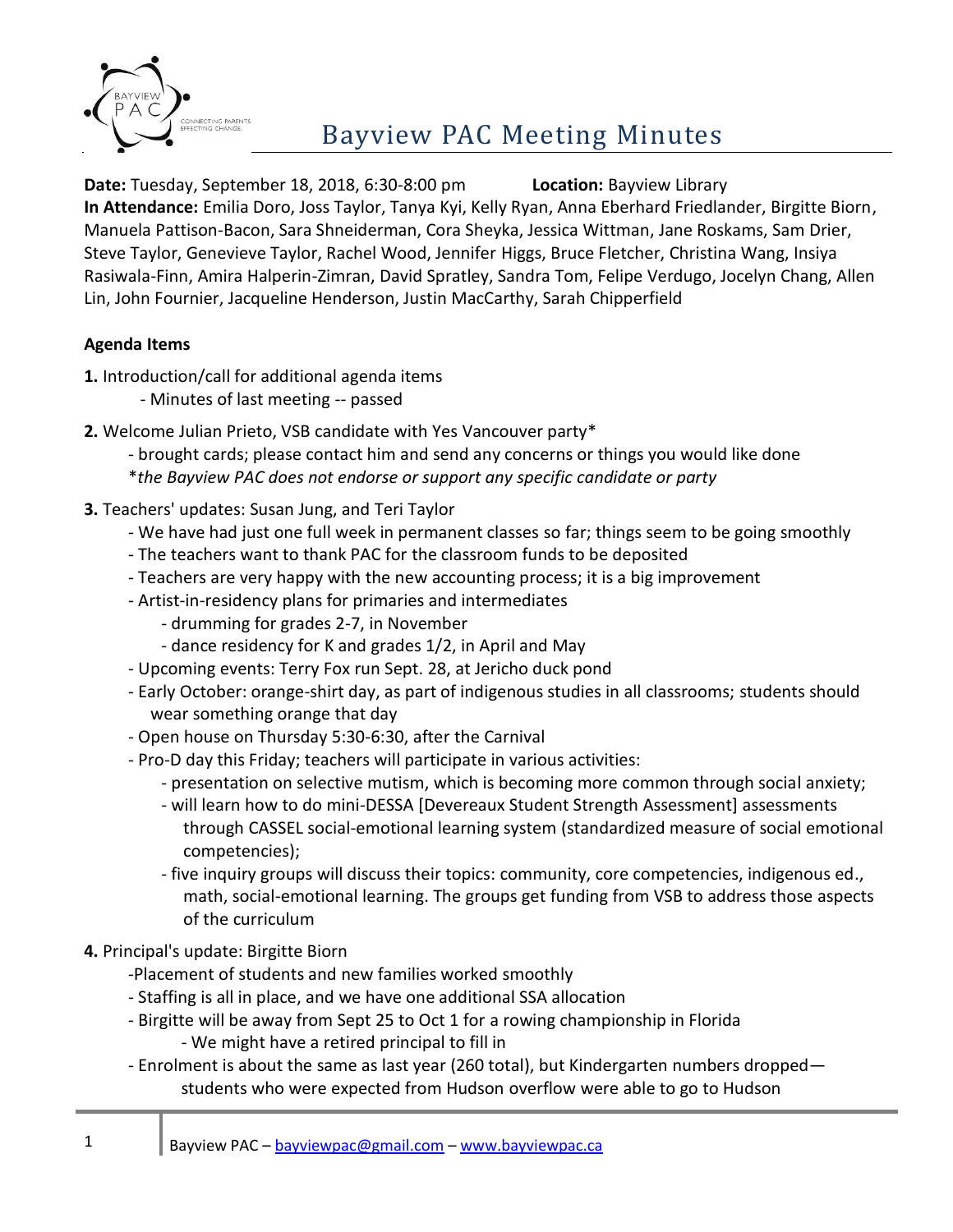

-

## **5.** Treasurers' update: Emilia Doro/Joss Taylor

Current Accounts: \$ 66,544.39 (regular account); \$ 8,906.98 (gaming account)

- Joss gave overview of how fundraising is done with several large events, especially Spring Gala, and spent on enriching student experience and broadening education at Bayview; always need volunteers
- Fundraising updates
- Budget for 2018-19: anticipated expenses \$35,000 (detailed budget on website). Additional \$25,000 will be placed in a separate account for seismic upgrade fund.
- Seismic upgrade fundraising plan—will be strategizing during the year on how to raise funds for items not covered by provincial funding
- **6.** Seismic update: Tanya Kyi
	- Seismic project office in Vancouver runs the process; our main contact is Kent Grier; district principal in charge is Kathy Sullivan; Bayview parent reps are Tanya Kyi and Knut Boeck
	- The architects are 50% through the new design—overall outline and shape is set (2-storey building) and they are now working on interior layouts
	- September 2019 might be beginning of construction
		- The Development Permit Set was submitted to the City of Vancouver on schedule August  $31<sup>st</sup>$  2018.
	- During construction, students will be at Queen Elizabeth portable buildings, and bussed there and back from Waterloo St. in the middle of McBride Park; still not sure if the school will be divided between Q.E. main and annex sites—depends on enrolment
	- The next seismic committee meeting is in October; sometime in fall there will be an open house showing the design
	- We now have a list of things we'll have to pay for:
		- New playground equipment for primary kids, Kindergarten and Preschool use.
		- Overhead projectors for the classrooms
		- Student furniture for the student common areas.
		- Score clock for the gym and sound system for the gym
	- From now on, updates on the seismic upgrade will be emailed to all parents, not just those who were on Tanya's seismic-committee email list
	- maybe do some photo documentation of the school as it is before it is torn down—if there is a photographer who would be interested in undertaking this
	- some of this could go into the time capsule proposed by students
	- Architects want to find places to re-use special elements from current building: leaded glass in entryway on Collingwood St. and wooden benches, and curved window in upstairs resource room
	- Time-capsule request: Paul Friedlander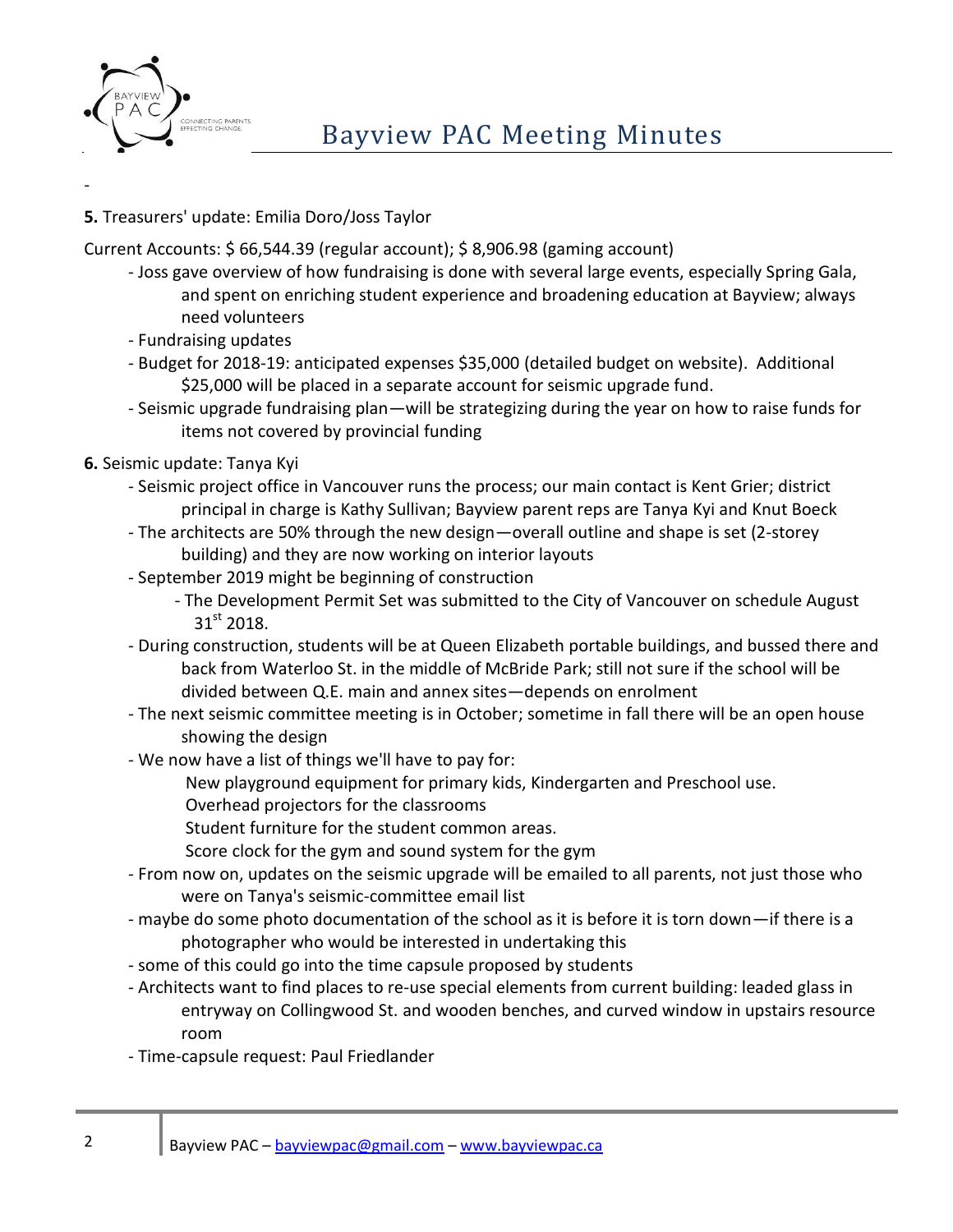

- Proposal to make a time capsule of archival and current materials to be hidden/buried/displayed somewhere in the new school building

- **7.** Welcome-back carnival: Kelly Ryan
	- Will be on Thursday: first big event of the year. It was a success last year and is a nice way to welcome new students and parents
	- We are charging for more items this year than we did last year to attempt to break even, but entry and entertainment are still free
	- Dunk tank signups by students have proved very popular
	- Gluten-free pizza being procured—AEF to check with Domino's
	- We are doing quite well with volunteers, but always can use more
	- Have broadened the event to bring in the general neighborhood and community
- **8.** Set dates for the year's events
	- Halloween Howl: October 26
	- Holiday Market: December 8
	- Pancake Breakfast: December 20
	- Staff Appreciation Lunch: January (class representatives help with decorating classroom doors)
	- Spring Gala: February 22
	- Book and Bake Sale: April [volunteer coordinator is needed]
	- Sports Day: May (Thursday before long weekend) [PAC provides recess snack]
	- End-of-year Family Potluck: June (second-to-last week of school year)
	- Family/Parents' nights out: various dates to be determined
- **9.** Open executive and volunteer positions
	- Secretary
	- Popcorn coordinator
	- Book sale coordinator
	- Sports Day refreshments coordinator
	- End-of-year potluck coordinator
- **10.** New business

Can a school yearbook be done? (Jocelyn asks)

- We would love to, but need parent coordinators
- Could the school-photo company provide a template and have a starting point of
- headshots, that we can then add the candids to?
- put Xmas hampers on the next agenda (Tanya Kyi)
- set schedule for all upcoming PAC meetings

Wed Oct 17 Tues Nov 20 Wed January 16 Tues February 12